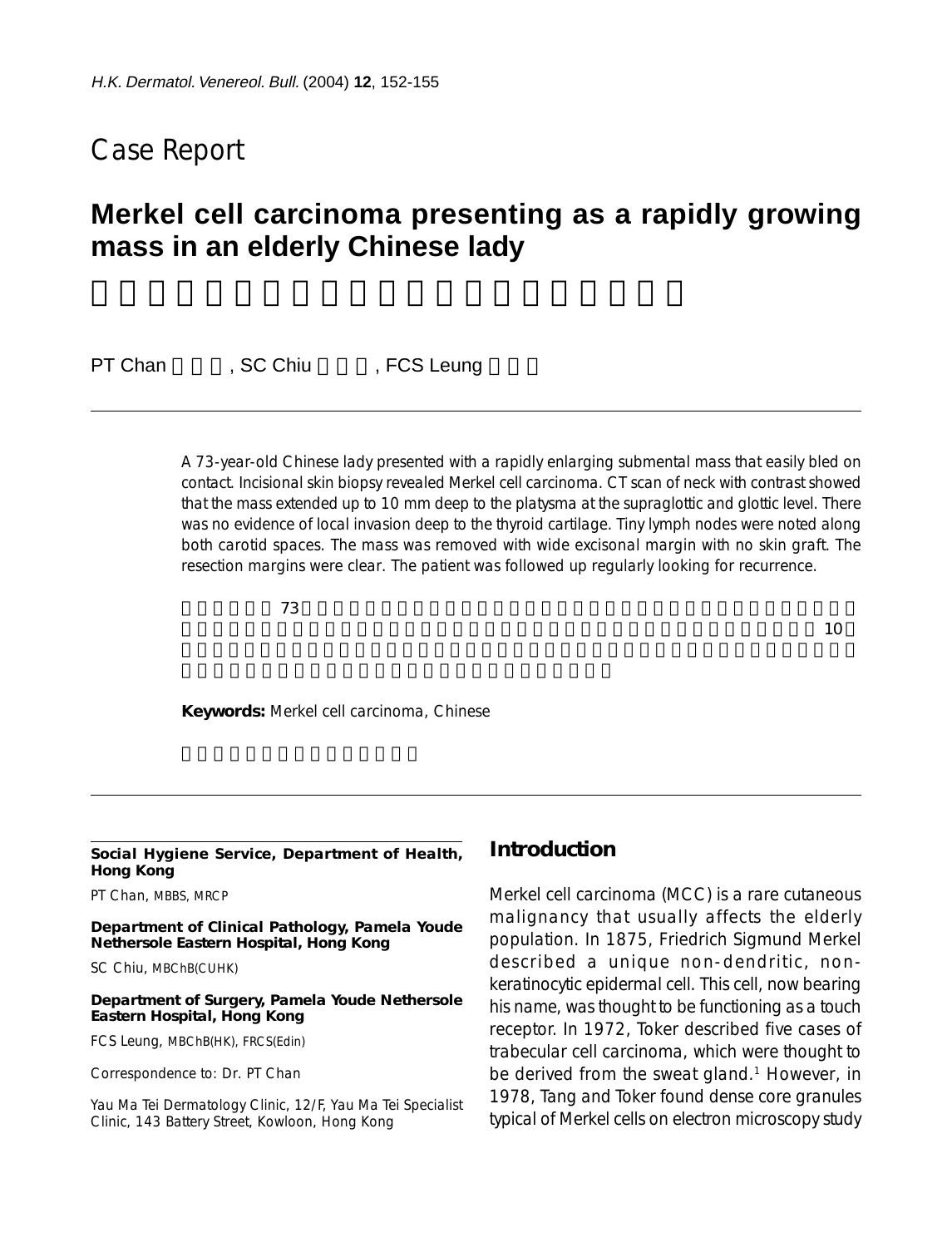of trabecular cell carcinoma.2 Therefore the term Merkel cell carcinoma was proposed.3 The following is a report of MCC occurring in an elderly lady.

### **Case report**

The patient was a 73-year-old Chinese female who presented to the surgical unit with a two months' history of a rapidly enlarging mass over the submental area. There was no history of preceding injury over the affected site. The mass grew rapidly and bled easily after minor abrasion. Breathing and swallowing were not affected. The patient reported no weight loss, malaise or bone pain. Physical examination revealed a 4 cm diameter sessile haemorrhagic nodule with a lobulated surface, located at the submental area of the neck (Figure 1). The oral cavity was normal and the mass was not bimanually palpable. The cervical, axillary and groin lymph nodes were not enlarged. Liver and spleen were not palpable.

The differential diagnoses included primary skin malignancies like amelanotic melanoma, MCC, angiosarcoma, cutaneous B cell lymphoma and cutaneous infections like bacillary angiomatosis and mycobacterial infections. An incisional skin biopsy was performed which showed fragments



 $91$  $92$  $93$  $94$  $95$ 96 97 98

**Figure 1.** A fleshy and haemorrhagic nodule with lobulated surface is present on the submental area.

of skin infiltrated by sheets of poorly differentiated tumour cells extending up to the dermoepidermal junction. The tumour cells possessed small amount of cytoplasm and hyperchromatic round nuclei with indistinct nucleoli, and frequent mitosis (Figure 2). Immunohistochemical study showed positivity for cytokeratin 20 (CK 20) and CAM 5.2 (Figure 3). The cells were negative for thyroid transcription factor 1 (TTF-1, lung and thyroid marker) and were



**Figure 2.** High power view of histologic features of Merkel cell carcinoma. The cells have hyperchromatic nuclei and scanty cytoplasm; several mitotic cells are present.



**Figure 3.** Immunohistochemical stain shows that the cells have dot like positivity with CAM 5.2.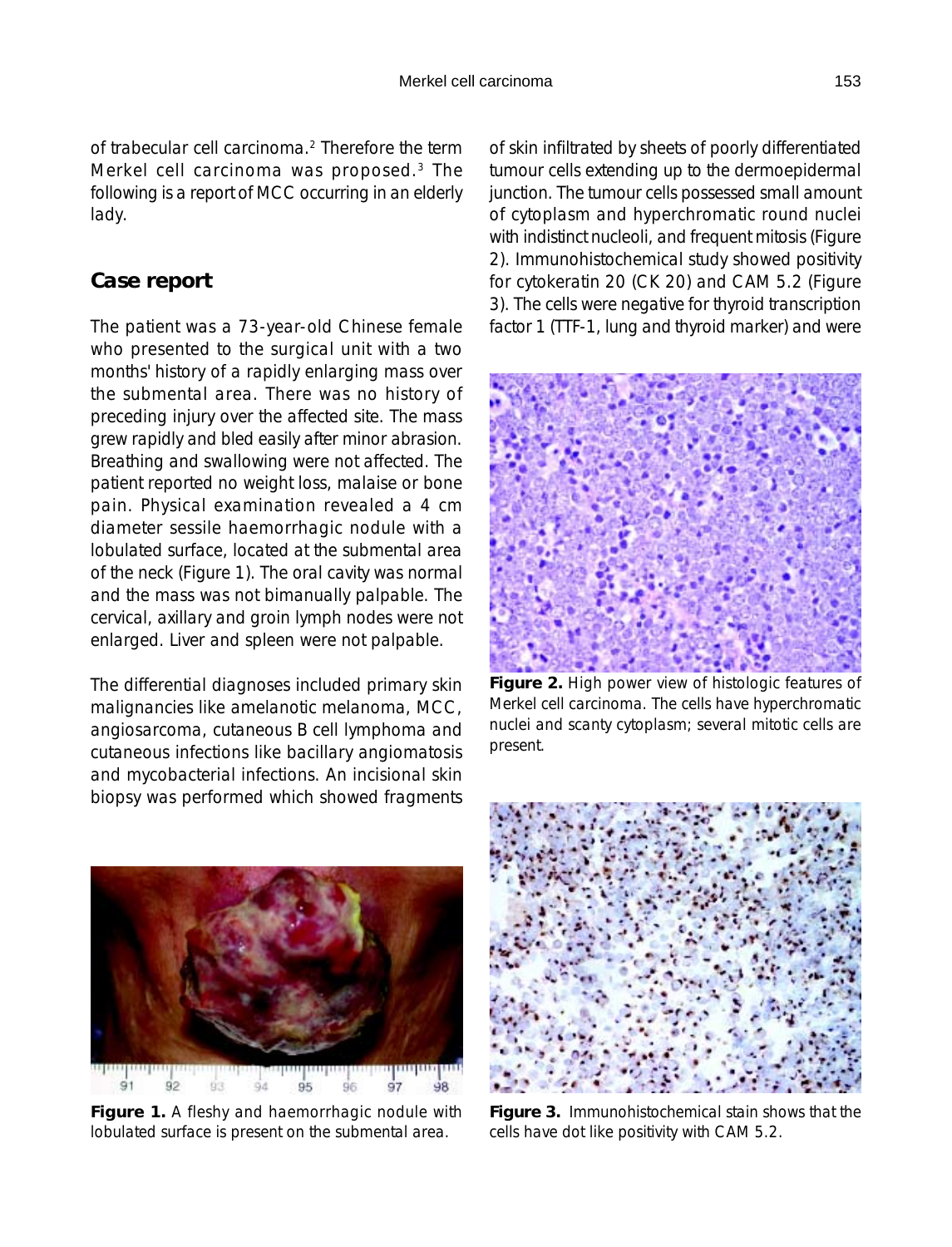weakly positive for synaptophysin and CD56. The features were those of MCC. Skin biopsy specimens for bacterial and mycobacterial cultures were all negative. Further staging investigations including chest X-ray and ultrasound abdomen did not reveal any metastasis. Computerised tomography of the neck with contrast showed a 41 x 31 x 39 mm non-calcified subcutaneous soft tissue mass in the midline of the anterior neck. The mass extended up to 10 mm deep to the platysma at the supraglottic and glottic level. There was no evidence of local invasion deep to the thyroid cartilage. Tiny lymph nodes were noted along both carotid spaces, with the largest one measuring up to 7 x 10 mm. Wide excision of the neck tumour was performed. The resection margins were clear. No adjuvant treatment was given to the patient after assessment by clinical oncologist.

## **Discussion**

MCC is a rare cutaneous tumour. A retrospective epidemiological study of MCC in the United States has recently been reported.<sup>4</sup> It has an estimated age-adjusted incidence of 0.24 per 100,000 person-years and over 76% of the cases are age 65 years or older. In the United States, incidence of MCC in Whites is 11 times higher than in Blacks and 2.2 times higher than all other races. The male to female ratio is 2 to 1. In females, the sites of predilection of MCC are the head and extremities. The trunk and limbs are more commonly affected in male younger than 65 years, whereas localisation at the head becomes more common.

Patients with MCC often present with a flesh coloured cutaneous nodule that enlarges rapidly. The rapid growth of the mass, the location over head and neck region and our patient's age were typical for MCC. Sometimes, MCC presents with a plaque-like morphology. Besides its occurrence in sun-exposed area, it may rarely affect the oral mucosa, vulva and penis. The tumour spreads frequently and common secondary sites are the skin, lymph nodes, liver, lung, bones and brain.<sup>3</sup> On presentation, 70-80% of patients have localised disease, 10-30% of patients have regional lymph node involvement and 1 to 4% of patients have distinct metastases. A simple staging system has been proposed: stage I, localised skin disease ( $IA ≤ 2 cm$ ,  $IB > 2 cm$ ); stage II, regional lymph node disease and stage III, metastatic disease.5

MCC is composed of small blue cells with hyperchromatic nuclei and minimal cytoplasm. These cells lie in the dermis and there is frequent subcutaneous extension. Epidermal involvement is rare. Mitosis and apoptosis are often widespread. Three histological patterns have been described: intermediate, small cell and trabecular.3 They have no clinical significance and MCC most often contains an admixture of these patterns. In about 40% of MCC in one study, intimate association with epithelial lesions has been noted.<sup>6</sup> These include actinic keratosis, Bowen's disease, squamous cell carcinoma and basal cell carcinoma. Moreover, squamous and eccrine differentiations have been observed in MCC. Some authors, therefore, suggest that MCC may arise from primitive epidermal stem cells that are capable of differentiating into several phenotypic directions.6 The diagnosis of MCC is aided by immunohistochemistry. MCC often expresses CK 20 but TTF-1 is usually negative.<sup>7</sup>

The aetiology of MCC is speculative. A significant correlation between logarithms of age-adjusted incidence of MCC and UVB radiation indexes in different geographical regions has been shown.4 A 100-fold increase in incidence of MCC in patients treated with photochemotherapy has been described.8 Arsenic exposure has also been implicated with a case report of coexisting Bowen's disease and MCC in a patient with chronic arsenic poisoning. 9 A number of chromosomal abnormalities have been reported including